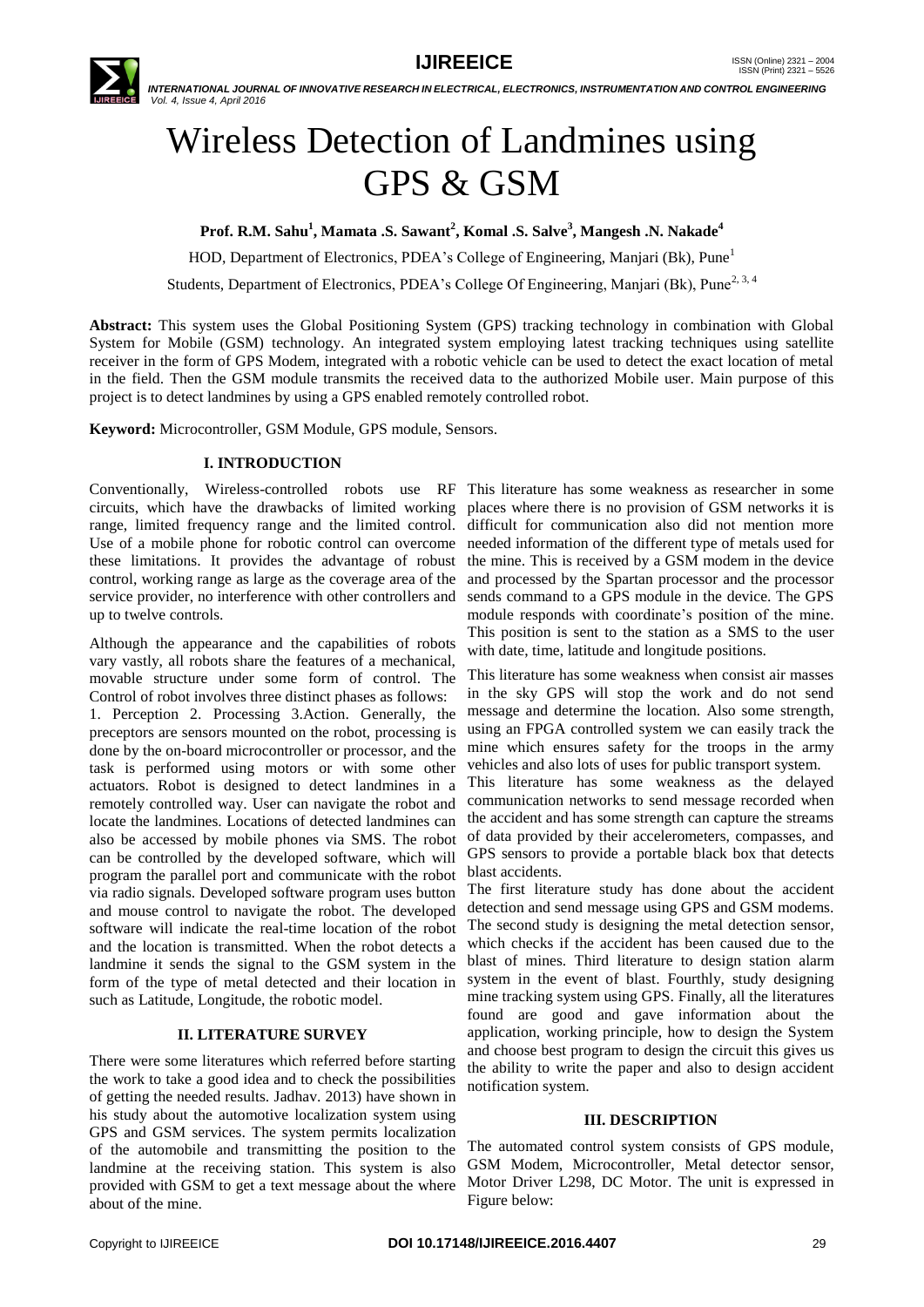

## **IJIREEICE ISSN** (Online)  $2321 - 2004$ <br>
ISSN (Print)  $2321 - 5526$

 *INTERNATIONAL JOURNAL OF INNOVATIVE RESEARCH IN ELECTRICAL, ELECTRONICS, INSTRUMENTATION AND CONTROL ENGINEERING Vol. 4, Issue 4, April 2016*



Fig 1: - block diagram of landmine detection using GSM & GPS.

We have built a prototype model which as shown in above block diagram. Following is the hardware description.

**1**. **PIC16F877**- This powerful (200 nanosecond instruction execution) yet easy-to-program (only 35 single word instructions) CMOS FLASH-based 8-bit microcontroller packs Microchips powerful PIC architecture into a 40 pin package and is upwards compatible with the devices. This controller features 256 bytes of EEPROM data memory, self-programming, an ICD, 2 comparators, 8 channels of 10-bit ADC, 2 capture/compare/PWM functions, the synchronous serial port can be configured as either 3/2 wire SPI or I2C respectively.

**2. GPS Receiver with Active Antenna-** Global Positioning System (GPS) satellites Broadcast signals from space that GPS receivers use to provide threedimensional location (latitude, longitude, and altitude) plus precise time. GPS receivers provides reliable positioning, Navigation and timing services to worldwide users on a continuous basis in all Weather, day and night, anywhere on or near the Earth. Sunroom's ultra-sensitive GPS receiver can acquire GPS signals from 65 channels of satellites and output position data with high accuracy in extremely challenging environments and under poor signal conditions due to its active antenna and high sensitivity. The GPS receiver's 160dBm tracking sensitivity allows continuous position coverage in nearly all application environments. The output is serial data of 9600 baud rate which is standard NMEA 0183 v3.0 protocol offering Industry standard data messages and a command for easy interface to mapping software and Embedded devices.

**3. Power supply unit**- On-board 5V rechargeable battery is used to drive dc motors &PIC16F877 &AT89C51. We require 3.3V and for various sensors and we require 5V to drive RF module, etc. So to do this we will have to build power supply unit using voltage divider circuit and regulator ICs like LM7805.

**4. GSM Module-** The SIM900 is a complete Quad-Band GSM solution in a SMT module which can be embedded in the customer applications. Featuring an industrystandard interface, the SIM900 delivers GSM900 performance for voice, SMS, Data, and Fax in a small form factor and with low power consumption. With a tiny configuration of 24mm\*24mm\*3mm.

**5. DC motor**- Simple dc motors are being used as wheels of the prototype model. They are driven by 12V on board battery supply.

**6. Motor Driver**-It is required to drive the motor properly and it provides the required supply voltage and current to motors to drive it in either direction**.** L293D is used for this purpose; it works on H-bridge principle.

**7. RF Module**-In our system we are using CC2500 RF module. The RF module is use to communicate with nearby vehicles. In our system we are using 2.4 GHz radio frequency range.

Components List-

- PIC16F877.
- GPS Receiver with Antenna.
- GSM Modem.
- DC Motors.
- Motor Driver IC L293D.
- LCD.

Software's Used-

- Proteus 6.
- Keil Micro Vision 4.
- MPLAB.

#### **IV. WORKING**

Metal detector consists of copper coils. If any metal is detected, it sends the signal data to controller and with the help of GPS it indicates the latitude and longitude of the exact position. GSM through Attention Command sends the SMS.We use motor driver L298D because weprovide only +5v power supply and +12v is required to rotate the motor so only L298D has the property to rotate the motor even if the input power supply is +5v.System consists of two main modules, which are the control station, which runs on a PC or Laptop and the remotely controlled robot. The control station consists of three integrated modules consisting of Metal detecting component, GPS data collecting component and Remote control component. These three components act as one system but the underlying system components act as simultaneously working independent systems. Remote control system uses a radio frequency transmitter. Control system, which runs on a PC or a Laptop, uses the parallel port and control relays to remotely control the robot. Bluetooth GPS sends the location of the robot via Bluetooth data connection. Controlling software of the GPS acts as an intermediate layer, in the communication between the developed software and the robot. GPS component of the developed software reads NMEA data via communication port of the PC or the laptop. The software decodes NMEA data and the location of the robot is displayed on the map. UMN